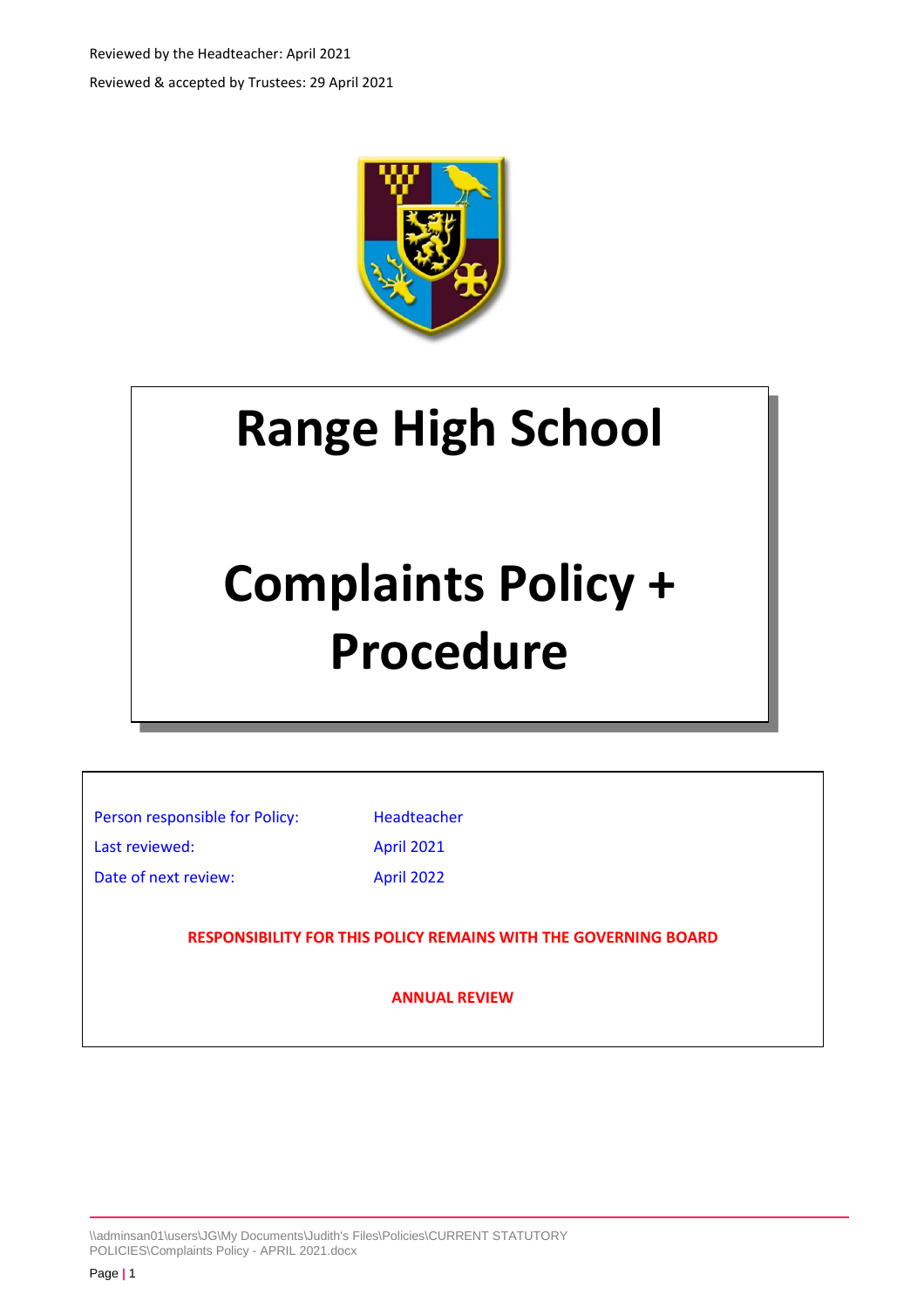## **Contents**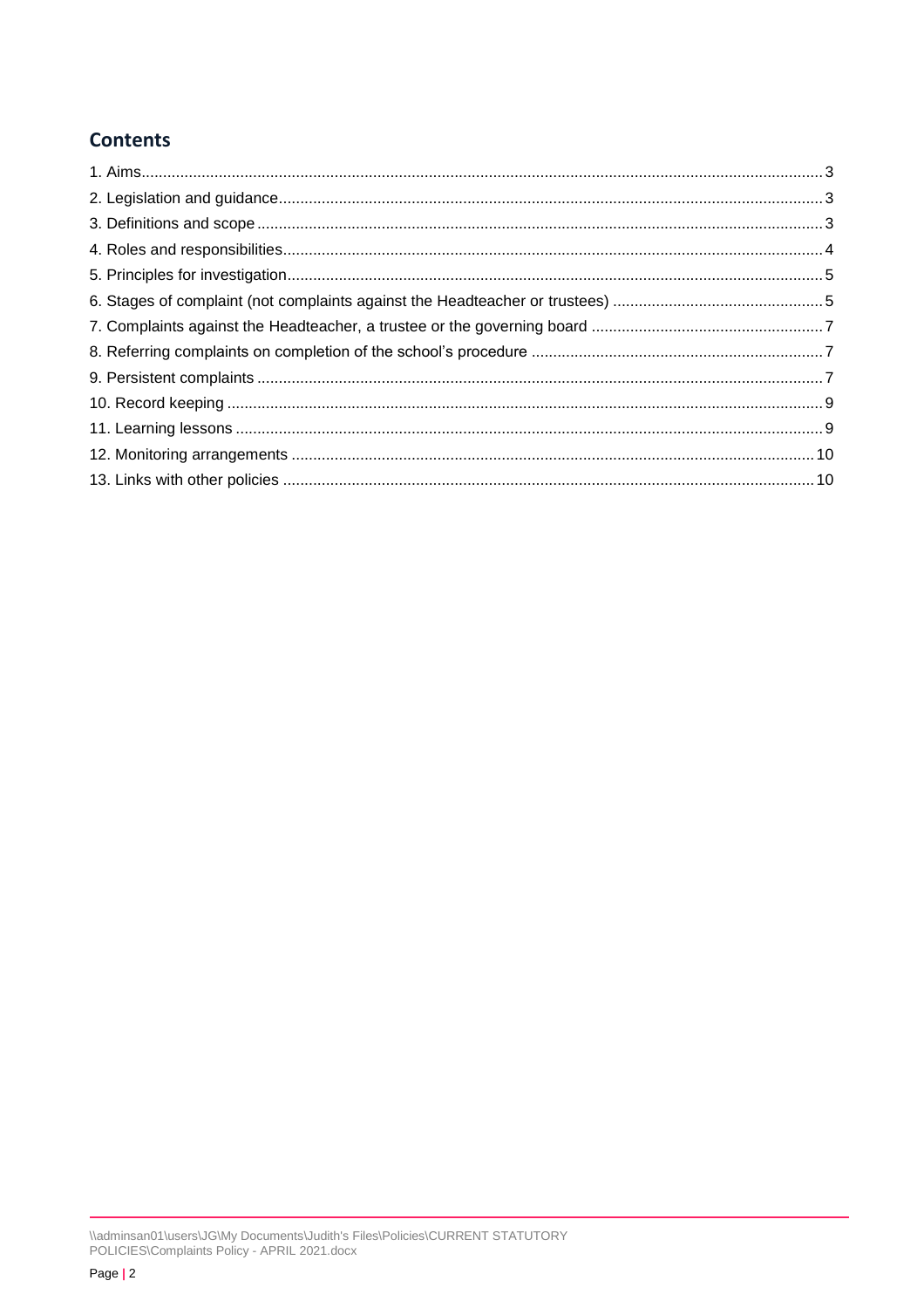## <span id="page-2-0"></span>**1. Aims**

Our school aims to meet its statutory obligations when responding to complaints from parents of pupils at the school, and others.

When responding to complaints, we aim to:

- $\geq$  Be impartial and non-adversarial
- Facilitate a full and fair investigation by an independent person or panel, where necessary
- Address all the points at issue and provide an effective and prompt response
- Respect complainants' desire for confidentiality
- Treat complainants with respect and courtesy
- Ensure that any decisions we make are lawful, rational, reasonable, fair and proportionate, in line with the principles of administrative law
- Keep complainants informed of the progress of the complaints process
- Consider how the complaint can feed into school improvement evaluation processes

We try to resolve concerns or complaints by informal means wherever possible. Where this is not possible, formal procedures will be followed.

The school will aim to give the complainant the opportunity to complete the complaints procedure in full.

To support this, we will ensure we publicise the existence of this policy and make it available on the school website.

Throughout the process, we will be sensitive to the needs of all parties involved, and make any reasonable adjustments needed to accommodate individuals.

This is in line with our inclusion approach as laid out in our Equality Policy.

## <span id="page-2-1"></span>**2. Legislation and guidance**

This document meets the requirements set out in part 7 of the schedule to the [Education \(Independent](http://www.legislation.gov.uk/uksi/2014/3283/schedule/made)  [School Standards\) Regulations 2014,](http://www.legislation.gov.uk/uksi/2014/3283/schedule/made) which states that we must have and make available a written procedure to deal with complaints from parents of pupils at the school.

It is also based on guidance published by the Education and Skills Funding Agency (ESFA) on creating a [complaints procedure that complies with the above regulations,](https://www.gov.uk/government/publications/setting-up-an-academies-complaints-procedure) and refers t[o good practice guidance on](https://www.gov.uk/government/publications/school-complaints-procedures)  [setting up complaints procedures](https://www.gov.uk/government/publications/school-complaints-procedures) from the Department for Education (DfE).

This policy complies with our funding agreement and articles of association.

## <span id="page-2-2"></span>**3. Definitions and scope**

#### **3.1 Definitions**

The DfE guidance explains the difference between a concern and a complaint:

A **concern** is defined as "an expression of worry or doubt over an issue considered to be important for which reassurances are sought". The school will resolve concerns through day-to-day communication as far as possible

<sup>\\</sup>adminsan01\users\JG\My Documents\Judith's Files\Policies\CURRENT STATUTORY POLICIES\Complaints Policy - APRIL 2021.docx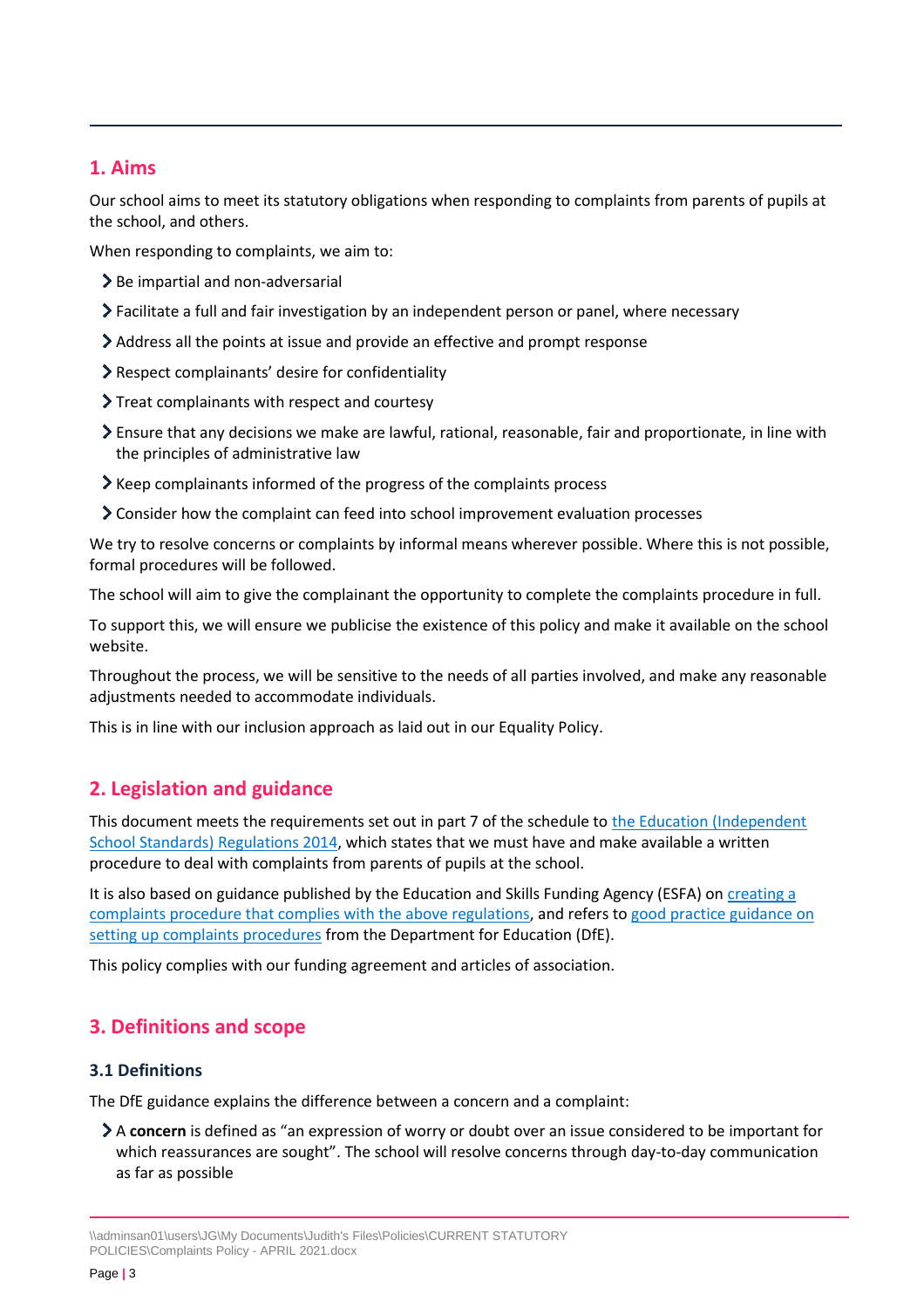A **complaint** is defined as "an expression of dissatisfaction however made, about actions taken or a lack of action"

#### **3.2 Scope**

The school intends to resolve complaints informally where possible, at the earliest possible stage.

There may be occasions when complainants would like to raise their concerns formally. This policy outlines the procedure relating to handling such complaints.

This policy does **not** cover complaints procedures relating to:

- > Admissions
- Statutory assessments of special educational needs (SEN)
- > Safeguarding matters
- Exclusion
- Whistle-blowing
- > Staff grievances
- > Staff discipline

Please see our separate policies for procedures relating to these types of complaint.

Arrangements for handling complaints from parents of children with special educational needs (SEN) about the school's support are within the scope of this policy. Such complaints should first be made to the class teacher/special educational needs co-ordinator (SENCO)/Headteacher; they will then be referred to this complaints policy. Our SEND policy includes information about the rights of parents of pupils with disabilities who believe that our school has discriminated against their child.

Complaints about services provided by other providers who use school premises or facilities should be directed to the provider concerned.

## <span id="page-3-0"></span>**4. Roles and responsibilities**

#### **4.1 The complainant**

The complainant will get a more effective and timely response to their complaint if they:

- Follow these procedures
- Co-operate with the school throughout the process, and respond to deadlines and communication promptly
- **Treat all those involved with respect**
- **Not publish details about the complaint on social media**

#### **4.2 The investigator**

An individual will be appointed to look into the complaint, and establish the facts. They will:

- Interview all relevant parties, keeping notes
- Consider records and any written evidence and keep these securely
- Prepare a comprehensive report to the Headteacher or complaints committee which includes the facts and potential solutions

<sup>\\</sup>adminsan01\users\JG\My Documents\Judith's Files\Policies\CURRENT STATUTORY POLICIES\Complaints Policy - APRIL 2021.docx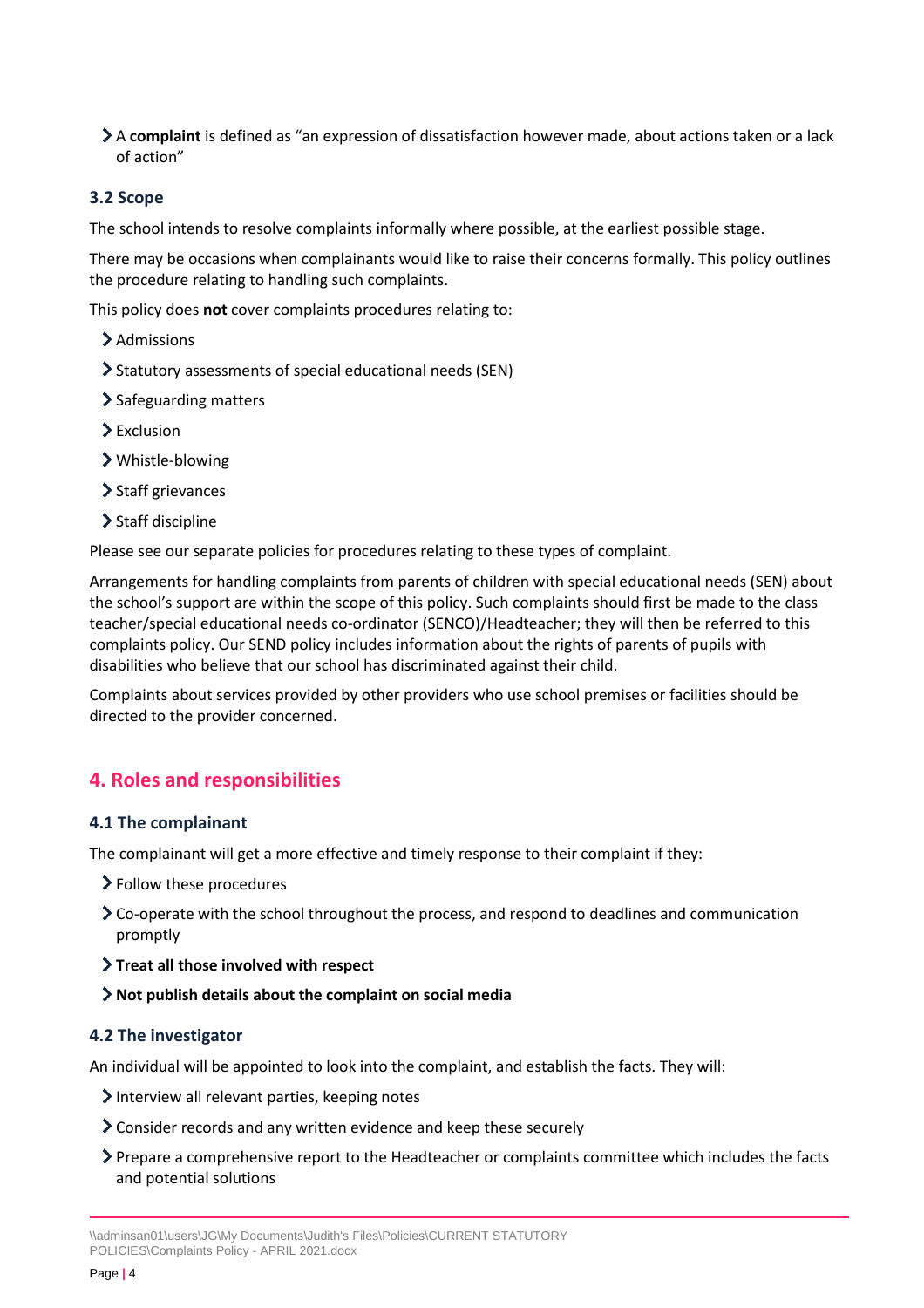#### **4.3 Clerk to the governing board**

The clerk will:

- $\geq$  Be the contact point for the complainant and the complaints committee, including circulating the relevant papers and evidence before complaints committee meetings
- Arrange the complaints hearing
- Record and circulate the minutes and outcome of the hearing

#### **4.4 Committee chair**

The committee chair will:

- Chair the meeting, ensuring that everyone is treated with respect throughout
- Make sure all parties see the relevant information, understand the purpose of the committee, and are allowed to present their case

## <span id="page-4-0"></span>**5. Principles for investigation**

When investigating a complaint, we will try to clarify:

- What has happened
- Who was involved
- What the complainant feels would put things right

#### **5.1 Time scales**

The complainant must raise the complaint within 3 months of the incident. If the complaint is about a series of related incidents, they must raise the complaint within 3 months of the last incident.

We will consider exceptions to this time frame in circumstances where there were valid reasons for not making a complaint at that time and the complaint can still be investigated in a fair manner for all involved.

When complaints are made out of term time, we will consider them to have been received on the next school day.

If at any point we cannot meet the time scales we have set out in this policy, we will:

- $\ge$  Set new time limits with the complainant
- Send the complainant details of the new deadline and explain the delay

## <span id="page-4-1"></span>**6. Stages of complaint (not complaints against the Headteacher or trustees)**

#### **6.1 Stage 1: informal**

The school will take informal concerns seriously and make every effort to resolve the matter quickly. It may be the case that the provision or clarification of information will resolve the issue.

The complainant should raise the complaint as soon as possible with the relevant member of staff, relevant member of the SLT or the Headteacher, either in person or by letter, telephone or email. If the complainant is unclear who to contact or how to contact them, they should contact the school office – telephone 01704 879314 / [admin@range.sefton.sch.uk.](mailto:admin@range.sefton.sch.uk)

<sup>\\</sup>adminsan01\users\JG\My Documents\Judith's Files\Policies\CURRENT STATUTORY POLICIES\Complaints Policy - APRIL 2021.docx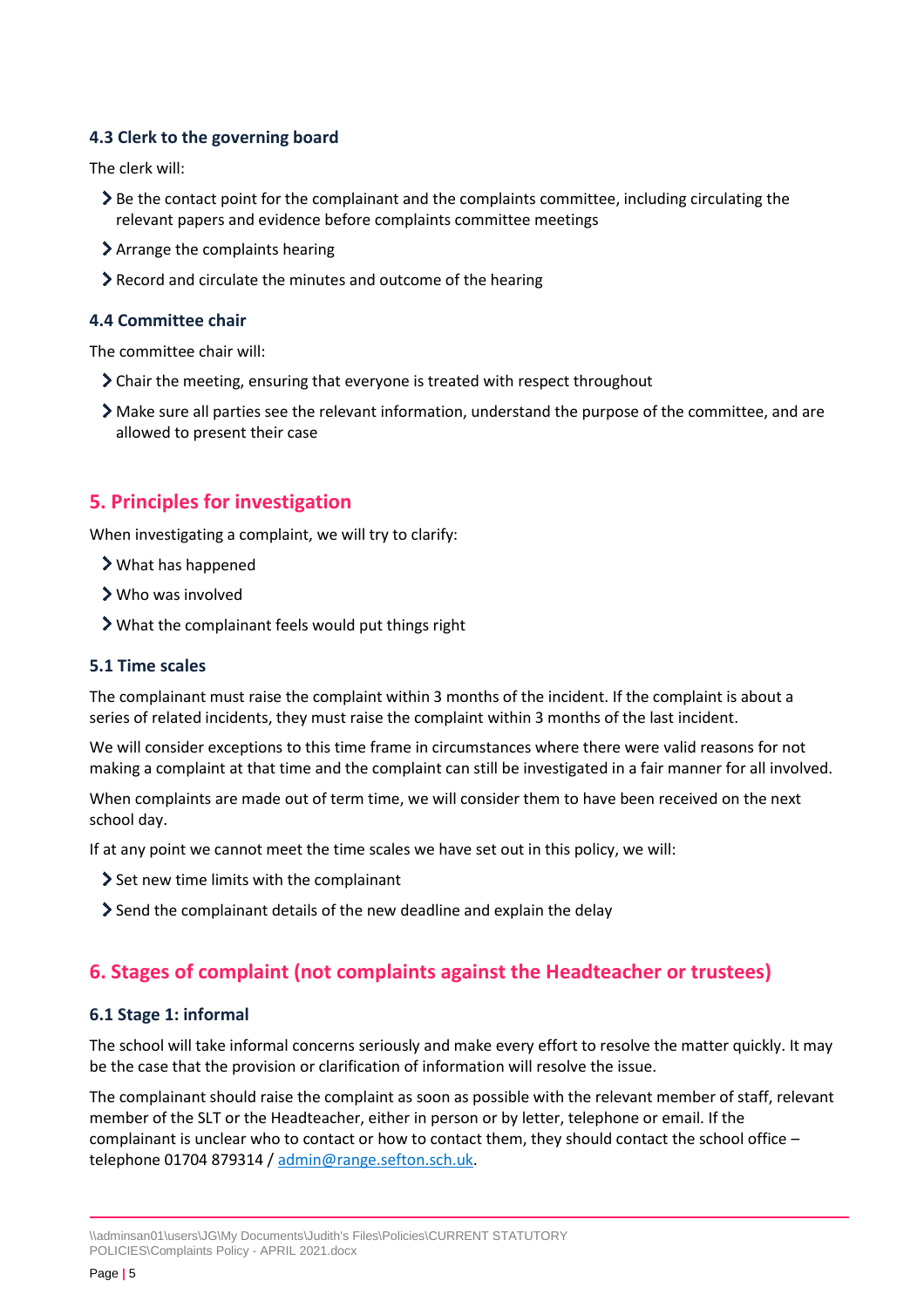The school will acknowledge informal complaints within 5 school days, and investigate and provide a response within 20 school days.

The informal stage will involve a meeting between the complainant and the [staff role – generally the member of staff dealing with the complaint and/or the subject of the complaint, if appropriate].

If the complaint is not resolved informally, it will be escalated to a formal complaint.

#### **6.2 Stage 2: formal**

The formal stage involves the complainant putting the complaint to the Headteacher and/or the subject of the complaint:

- $\sum$  In a letter or email
- Through a third party acting on their behalf, but initially the complaint should be in written format

The complainant should provide details such as relevant dates, times and the names of witnesses of events, alongside copies of any relevant documents. The complainant should also state **what they feel would resolve the complaint.** 

If complainants need assistance raising a formal complaint, they can contact the school office, telephone 01704 879315 / admin@range.sefton.sch.uk.

The Headteacher (or other person appointed by the Headteacher for this purpose) will then conduct their own investigation. The written conclusion of this investigation will be sent to the complainant within 20 school days.

If the complainant is not satisfied with the response and wishes to proceed to the next stage of this procedure, they should inform the clerk to the governing board in writing within 10 school days.

#### **6.3 Stage 3: review panel**

Complaints will be escalated to the panel hearing stage if the complainant is not satisfied with the response to the complaint at the second, formal, stage.

The panel will be appointed by or on behalf of the Governing Board and must consist of at least 3 people who were not directly involved in the matters detailed in the complaint. At least 1 panel member must be independent of the management and running of the school. The panel cannot be made up solely of Governing Board members, as they are not independent of the management and running of the school.

The panel will have access to the existing record of the complaint's progress (see section 10).

The complainant must have reasonable notice of the date of the review panel; however, the review panel reserves the right to convene at their convenience rather than that of the complainant. At the review panel meeting, the complainant and representatives from the school, as appropriate, will be present. Each will have an opportunity to set out written or oral submissions prior to the meeting.

The complainant must be allowed to attend the panel hearing and be accompanied if they wish.

At the meeting, each individual will have the opportunity to give statements and present their evidence, and witnesses will be called, as appropriate, to present their evidence.

The panel, the complainant and the school representative(s) will be given the chance to ask and reply to questions. Once the complainant and school representative(s) have presented their cases, they will be asked to leave and evidence will then be considered. Under certain circumstances it may be appropriate for the complainant and the school representatives to meet the panel separately.

The panel will then put together its findings and recommendations from the case. The panel will also provide copies of the minutes of the hearing and the findings and recommendations to the complainant

<sup>\\</sup>adminsan01\users\JG\My Documents\Judith's Files\Policies\CURRENT STATUTORY POLICIES\Complaints Policy - APRIL 2021.docx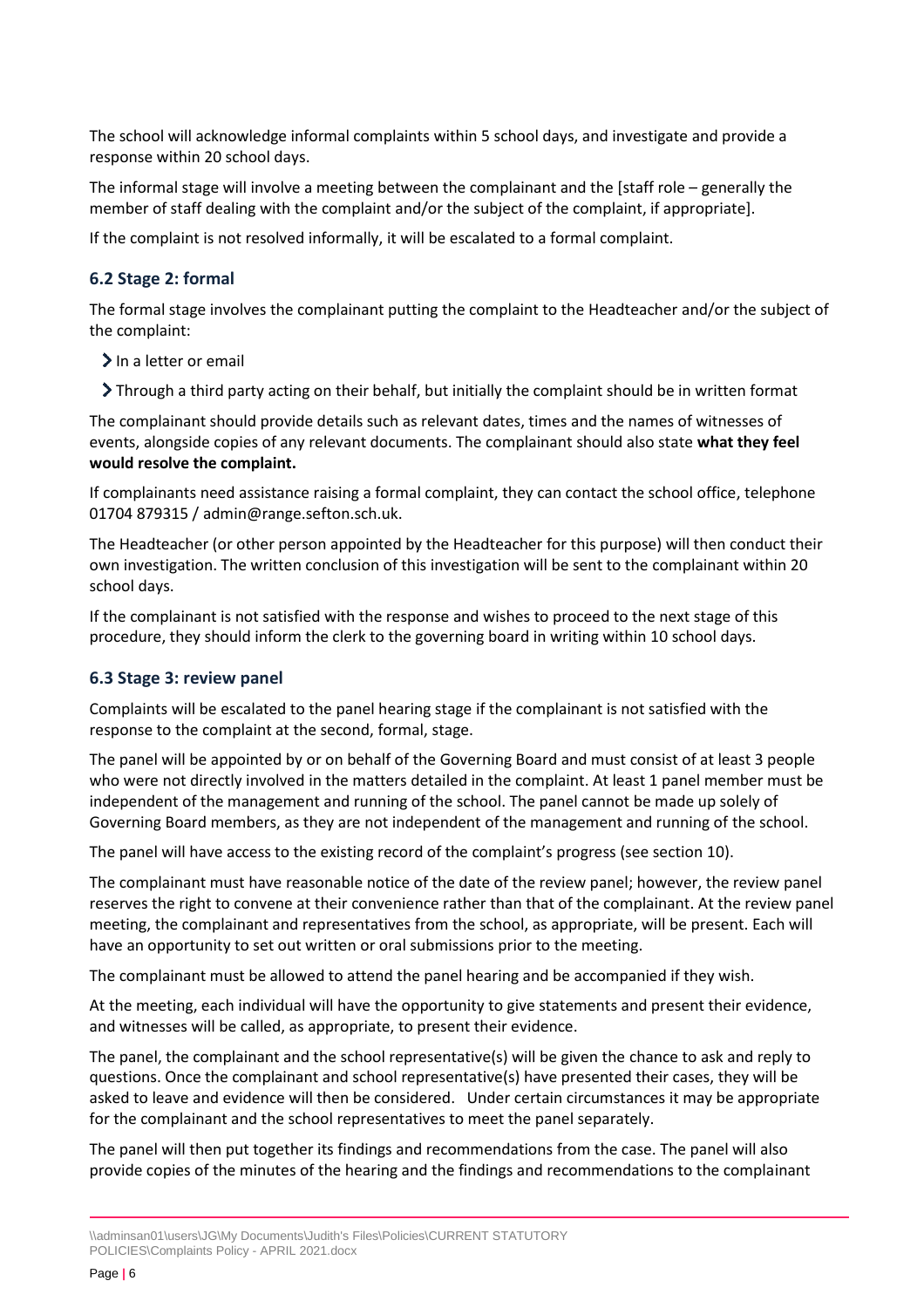and, where relevant, the individual who is the subject of the complaint, and make a copy available for inspection by the Chair of Trustees and Headteacher.

The school will inform those involved of the decision in writing within 5 school days.

## <span id="page-6-0"></span>**7. Complaints against the Headteacher, a trustee or the governing board**

#### **7.1 Stage 1: informal**

Complaints made against the Headteacher or any member of the governing board should be directed to the clerk to the governing board in the first instance [\(paulineneilson41@gmail.com\)](mailto:paulineneilson41@gmail.com)

If the complaint is about the Headteacher or one member of the governing board (including the chair or vice-chair), a suitably-skilled and impartial trustee will carry out the steps at stage 1 (set out in section 6 above).

#### **7.2 Stage 2: formal**

If the complaint is jointly about the chair and vice-chair, the entire governing board or the majority of the governing board, an independent investigator will carry out the steps in stage 2 (set out in section 6 above). They will be appointed by the governing board, and will write a formal response at the end of their investigation.

#### **7.3 Stage 3: review panel**

If the complaint is jointly about the chair and vice-chair, the entire governing board or the majority of the governing board, a committee of independent trustees will hear the complaint. They will be sourced from local schools, and will carry out the steps at stage 3 (set out in section 6 above).

## <span id="page-6-1"></span>**8. Referring complaints on completion of the school's procedure**

If the complainant is unsatisfied with the outcome of the school's complaints procedure, they can refer their complaint to the ESFA. The ESFA will check whether the complaint has been dealt with properly by the school. The ESFA will not overturn a school's decision about a complaint. However, it will look into:

- Whether there was undue delay, or the school did not comply with its own complaints procedure
- Whether the school was in breach of its funding agreement with the secretary of state
- Whether the school has failed to comply with any other legal obligation

If the school did not deal with the complaint properly, it will be asked to re-investigate the complaint. If the school's complaints procedure is found to not meet regulations, the school will be asked to correct its procedure accordingly.

For more information or to refer a complaint, see the following webpage:

<https://www.gov.uk/complain-about-school>

We will include this information in the outcome letter to complainants.

## <span id="page-6-2"></span>**9. Persistent complaints**

#### **9.1 Unreasonably persistent complaints**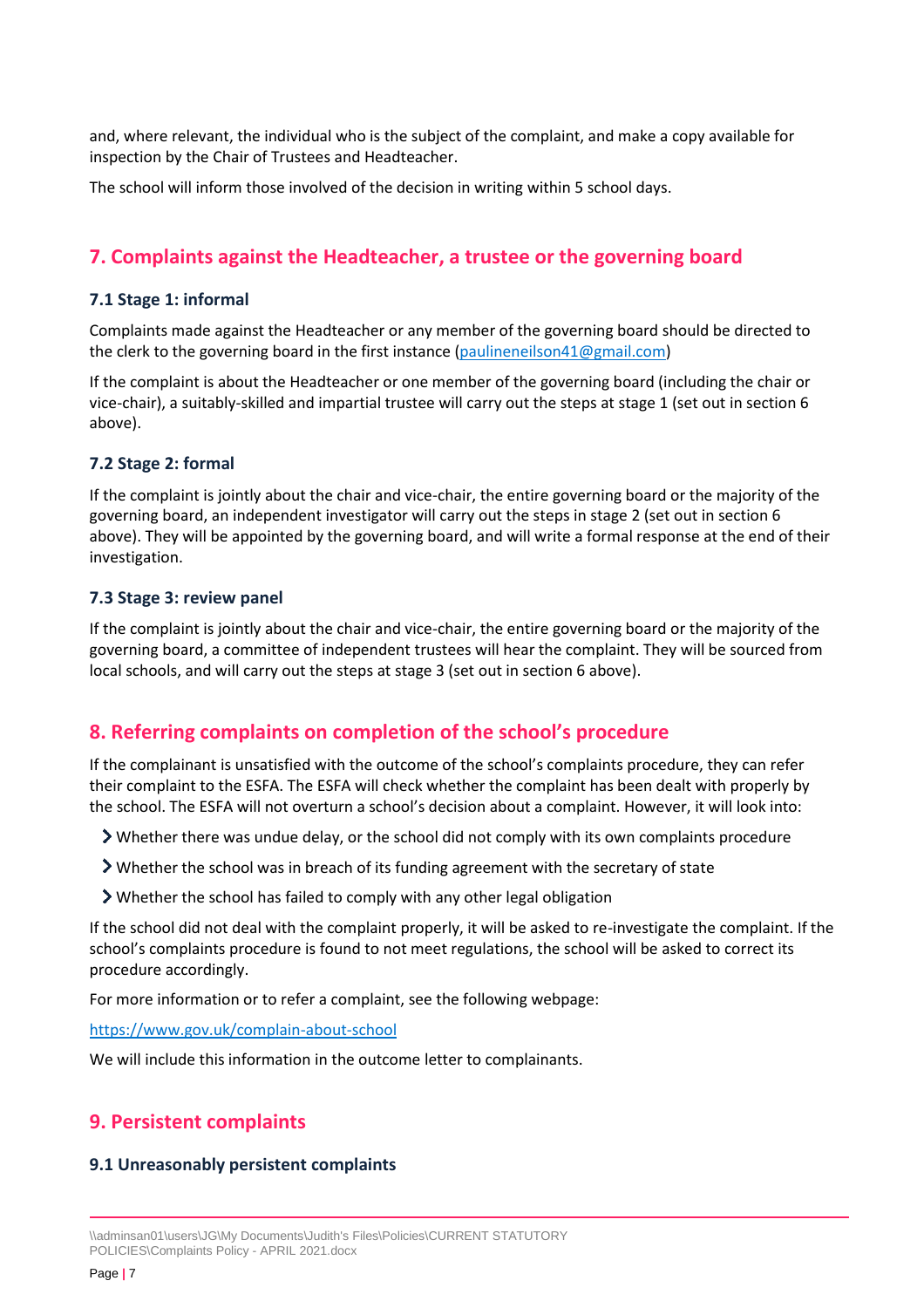Most complaints raised will be valid, and therefore we will treat them seriously. However, a complaint may become unreasonable if the person:

- Has made the same complaint before, and it's already been resolved by following the school's complaints procedure
- Makes a complaint that is obsessive, persistent, harassing, prolific, defamatory or repetitive
- Knowingly provides false information
- $\sum$  Insists on pursuing a complaint that is unfounded, or out of scope of the complaints procedure
- Pursues a valid complaint, but in an unreasonable manner e.g. refuses to articulate the complaint, refused to co-operate with this complaints procedure, or insists that the complaint is dealt with in ways that are incompatible with this procedure and the time frames it sets out
- Changes the basis of the complaint as the investigation goes on
- Makes a complaint designed to cause disruption, annoyance or excessive demands on school time
- Seeks unrealistic outcomes, or a solution that lacks any serious purpose or value

#### **Steps we will take**

We will take every reasonable step to address the complainant's concerns, and give them a clear statement of our position and their options. We will maintain our role as an objective arbiter throughout the process, including when we meet with individuals. We will follow our complaints procedure as normal (as outlined above) wherever possible.

It the complainant continues to contact the school in a disruptive way, we may put communications strategies in place. We may:

- Give the complainant a single point of contact via an email address
- Limit the number of times the complainant can make contact, such as a fixed number per term
- Ask the complainant to engage a third party to act on their behalf, such a[s Citizens Advice](https://www.citizensadvice.org.uk/)
- > Put any other strategy in place as necessary

#### **Stopping responding**

We may stop responding to the complainant when all of these factors are met:

- We believe we have taken all reasonable steps to help address their concerns
- We have provided a clear statement of our position and their options
- The complainant contacts us repeatedly, and we believe their intention is to cause disruption or inconvenience

Where we stop responding, we will inform the individual that we intend to do so. We will also explain that we will still consider any new complaints they make.

In response to any serious incident of aggression or violence, we will immediately inform the police and communicate our actions in writing. This may include barring an individual from our school site.

#### **9.2 Duplicate complaints**

If we have resolved a complaint under this procedure and receive a duplicate complaint on the same subject from a partner, family member or other individual, we will assess whether there are aspects that we had not previously considered, or any new information we need to take into account.

If we are satisfied that there are no new aspects, we will:

<sup>\\</sup>adminsan01\users\JG\My Documents\Judith's Files\Policies\CURRENT STATUTORY POLICIES\Complaints Policy - APRIL 2021.docx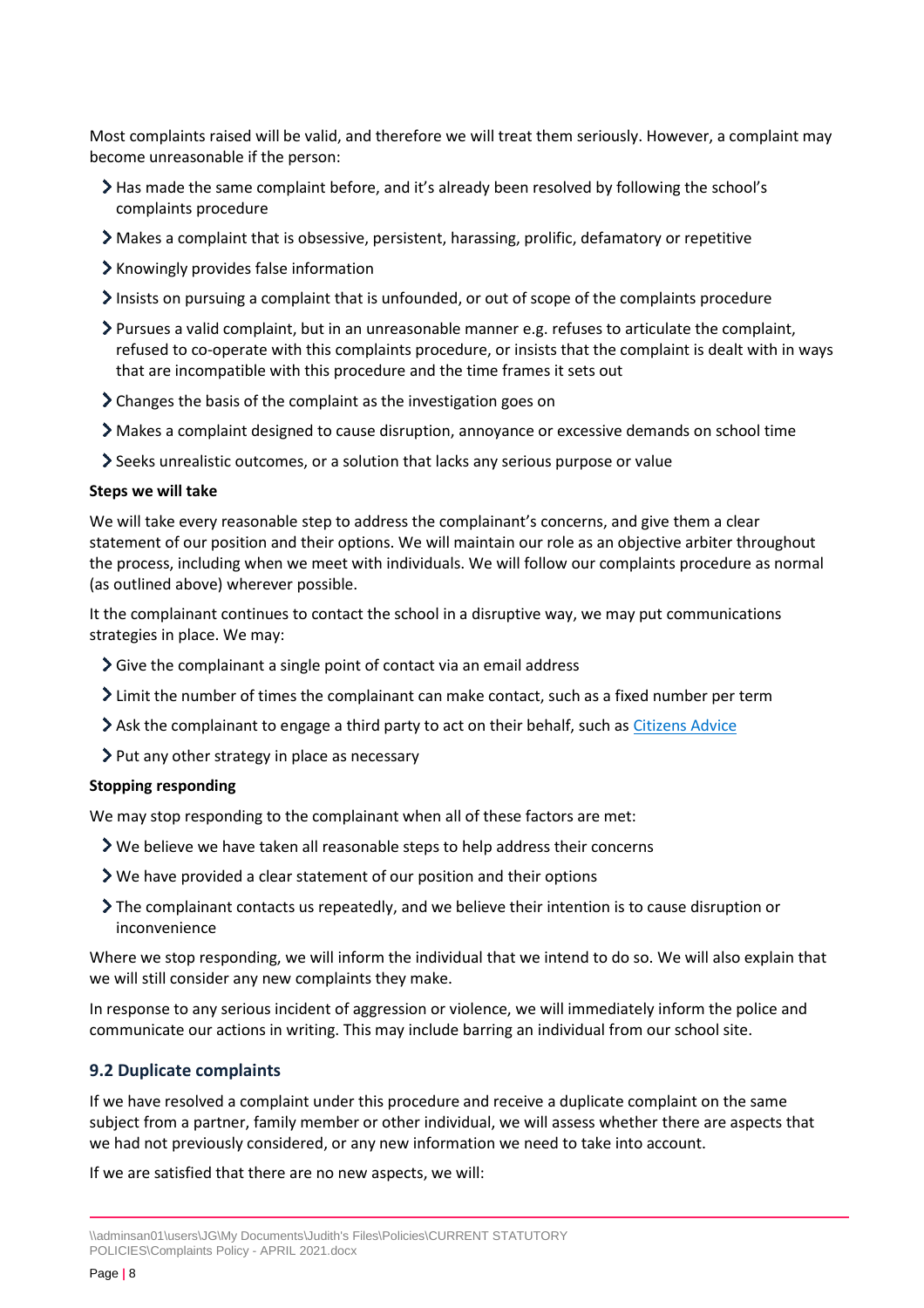- Tell the new complainant that we have already investigated and responded to this issue, and the local process is complete
- Direct them to the DfE if they are dissatisfied with our original handling of the complaint

If there are new aspects, we will follow this procedure again.

#### **9.3 Complaint campaigns**

Where the school receives a large volume of complaints about the same topic or subject, especially if these come from complainants unconnected with the school, the school may respond to these complaints by:

- Publishing a single response on the school website
- Sending a template response to all of the complainants

If complainants are not satisfied with the school's response, or wish to pursue the complaint further, the normal procedures will apply.

## <span id="page-8-0"></span>**10. Record keeping**

The school will record the progress of all complaints, including information about actions taken at all stages, the stage at which the complaint was resolved, and the final outcome. The records will also include copies of letters and emails, and notes relating to meetings and phone calls.

This material will be treated as confidential and held centrally, and will be viewed only by those involved in investigating the complaint or on the review panel.

This is except where the secretary of state (or someone acting on their behalf) or the complainant requests access to records of a complaint through a freedom of information (FOI) request or through a subject access request under the terms of the Data Protection Act, or where the material must be made available during a school inspection.

Records of complaints will be kept securely, only for as long as necessary and in line with data protection law, our privacy notices and our record retention schedule.

The details of the complaint, including the names of individuals involved, will not be shared with the whole governing board in case a review panel needs to be organised at a later point.

Where the governing board is aware of the substance of the complaint before the review panel stage, the school will (where reasonably practicable) arrange for an independent panel to hear the complaint.

Complainants also have the right to request an independent panel if they believe there is likely to be bias in the proceedings. The decision to approve this request is made by the governing board, who will not unreasonably withhold consent.

## <span id="page-8-1"></span>**11. Learning lessons**

The governing board will review any underlying issues raised by complaints with the Headteacher/senior leadership team where appropriate, and respecting confidentiality, to determine whether there are any improvements that the school can make to its procedures or practice to help prevent similar events in the future.